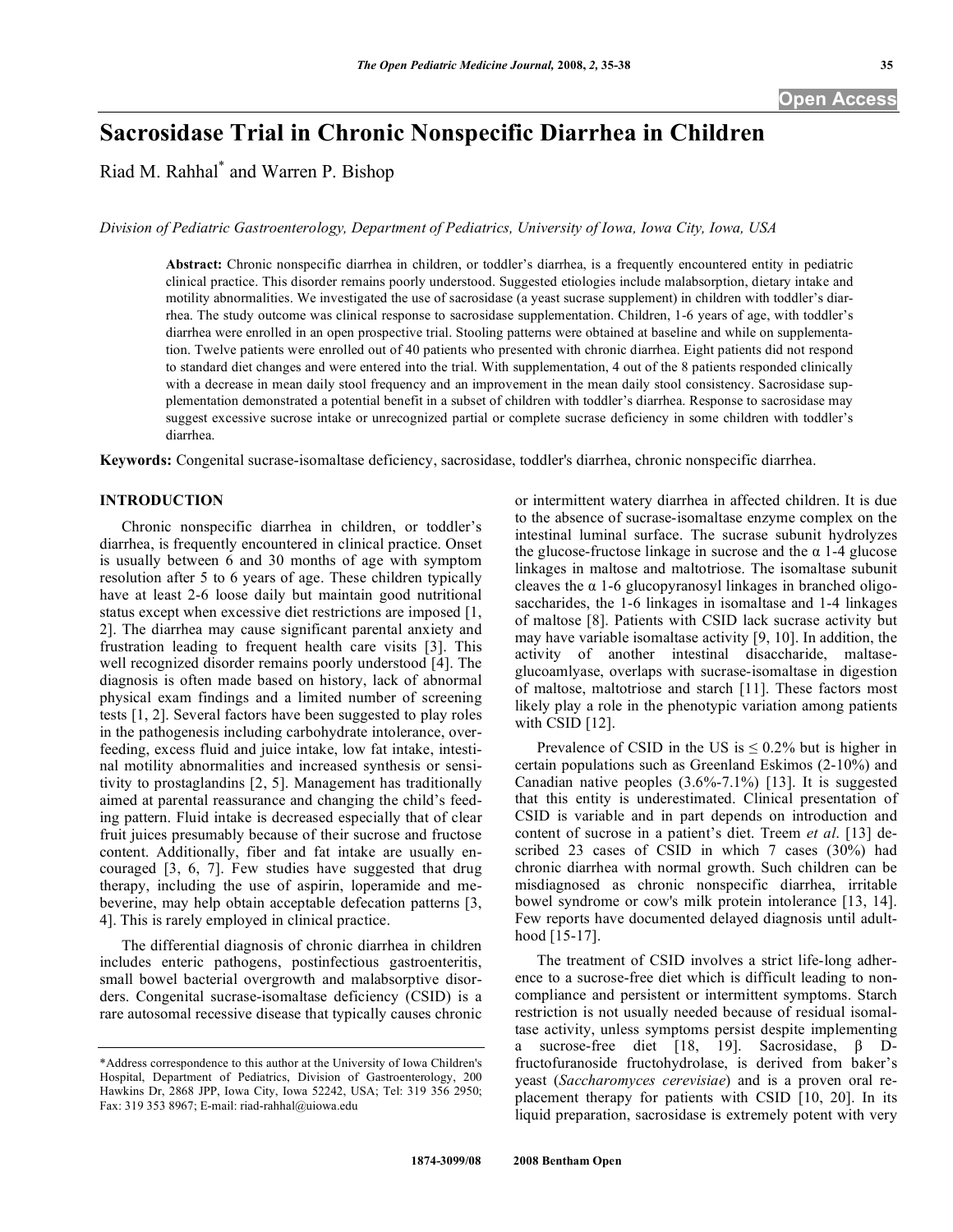high sucrase activity [10]. Such supplementation allows more normal diet consumption in patients with CSID. Excellent symptom relief is usually reached in around 75% of biopsy proven CSID patients. This high response rate is similar to that noted on a strict sucrose-free diet [20].

 A definitive diagnosis of CSID can be made by demonstrating absence of sucrase-isomaltase in the small intestinal biopsy of the distal duodenum or proximal jejunum. Several noninvasive diagnostic methods include the sucrose breath hydrogen test, sucrose tolerance test and differential urinary disaccharidases [13]. Each of these approaches has its advantages and pitfalls. Another possible noninvasive approach to the evaluation of suspected CSID is to conduct a therapeutic challenge with sacrosidase. This is especially helpful in settings where small bowel biopsy with disaccharidase level determination or breath hydrogen testing is difficult or inconvenient to perform.

 We hypothesized that a subgroup of patients with chronic nonspecific diarrhea is symptomatic because of a high sucrose intake in their diets or due to unrecognized partial or complete deficiency of intestinal sucrase-isomaltase. We tested our hypothesis by using sacrosidase supplementation as a treatment in patients with chronic nonspecific diarrhea who had not responded to standard diet changes.

#### **METHODS**

## **Subjects**

 Children, 1 to 6 years of age, with toddler's diarrhea were recruited from the outpatient Pediatric Gastroenterology Clinic at the University of Iowa. The study was approved by the institutional review board at our center. Eligibility criteria included toddler's diarrhea defined as having  $\geq$ 3 loose stools per day, on at least 50% of the days over the last 3 months, in the absence of other causes. Exclusion criteria included: (1) symptoms suggestive of infection, inflammation or malnutrition (fever, bloody stools or failure to thrive), (2) known allergy to sacrosidase, yeast, yeast products, or glycerin, or (3) concomitant use of medications that could modify gastrointestinal motility. Use of antibiotics during the four weeks prior to the study period was also an exclusion criterion. Written consent to participate in the study was obtained from parents or legal guardians. All patients had the following screening tests done prior to the intervention: stool culture for enteric pathogens, stool *clostridium difficile* toxin assay, stool *Giardia* antigen detection assay, stool *Rotavirus* antigen assay, complete blood count with differential, C-reactive protein and/or erythrocyte sedimentation rate, tissue transglutaminase IgA, anti-endomysial IgA and a total serum IgA level. Patients with abnormal screening tests were excluded from the study.

#### **Protocol**

 Children who satisfied the inclusion criteria for toddler's diarrhea and had normal screening tests were offered enrollment into the study. Parents were provided with daily diaries to fill over one week to assess the following baseline characteristics:

- Stool frequency

- Stool consistency using a 1 to 5 scale, with  $1 =$  hard and  $\text{dry}, 2 = \text{firm}, 3 = \text{soft}, 4 = \text{loose}, 5 = \text{watery}$ 

- Presence/frequency of abdominal pain, flatulence, nausea or emesis.

 A diet free of juices and other sugar-containing beverages and rich in fiber-containing foods was emphasized. Patients whose defecation patterns on this diet satisfied the inclusion criteria were placed on a sacrosidase trial. These patients were prescribed sacrosidase oral solution (Sucraid, QOL Medical, Kirkland, WA, USA) based on weight (1 ml or 8500 IU if  $\leq 15$  kg; or 2 ml or 17,000 IU if  $> 15$  kg) with meals and snacks. The first sacrosidase dose was provided in the clinic and the patients were monitored for 30 minutes for any signs of allergy. Parents were asked to complete daily diaries for 2 weeks while on sacrosidase supplementation. Clinical response was defined by  $\geq 50\%$  decrease in the average number of daily bowel movements and/or an increase (improvement) of  $\geq 2$  points on the stool consistency scale. Patients who responded clinically were offered sucrose breath hydrogen testing. An elevation of breath hydrogen by > 20 parts per million (ppm) over baseline was considered positive after ingesting a sucrose load of 2.0 g/kg following an overnight fast.

## **Statistical Analysis**

 Data (age at presentation, duration of symptoms, growth parameters, daily stool frequency and consistency) were expressed as mean values (±SD). Other demographic data (gender, ethnicity, presence of family history) were expressed as a percentage of total patients. A two tailed paired t test was used to compare daily stool frequency and consistency before and after the intervention. A value of  $P < 0.05$ was considered significant.

# **RESULTS**

 Between September 2005 and July 2006, 40 children, 1 to 6 years of age, presented to our clinic with a chief complaint of chronic diarrhea. Of these patients, 12 (30%) satisfied the criteria for toddler's diarrhea by history, physical examination and negative screening tests. Within this cohort, positive family histories were noted for irritable bowel syndrome (3 patients), inflammatory bowel disease (2 patients) and cystic fibrosis (2 patients). None had a known family history of celiac disease. Demographic data of the patient cohort are presented in Table **1**.

 All families reported their children failed to respond previously to a variety of diet restrictions. After explaining and implementing standard diet changes (elimination of juices and other sugar-containing beverages and increasing fiber intake), diarrhea resolved in three patients as documented by stool diaries. These patients were excluded from further intervention. One family did not return the daily diaries and their child was excluded from the study. Eight patients remained in the study.

 The baseline diet characteristics for the remaining eight patients included a mean daily juice intake of 6.8 ounces  $(±$ 7.9 ounces, SD), mean daily non-juice fluid intake (such as water, milk) for this group of 15.3 ounces  $(\pm 6.7 \text{ ounces}, SD)$ and the mean daily carbohydrate food servings (such as bread, pasta, rice, potatoes) of 3.5 servings  $(± 1.4$  servings, SD). These values were not different from subjects who responded to the diet changes. As mentioned previously, parents were instructed to eliminate juice intake completely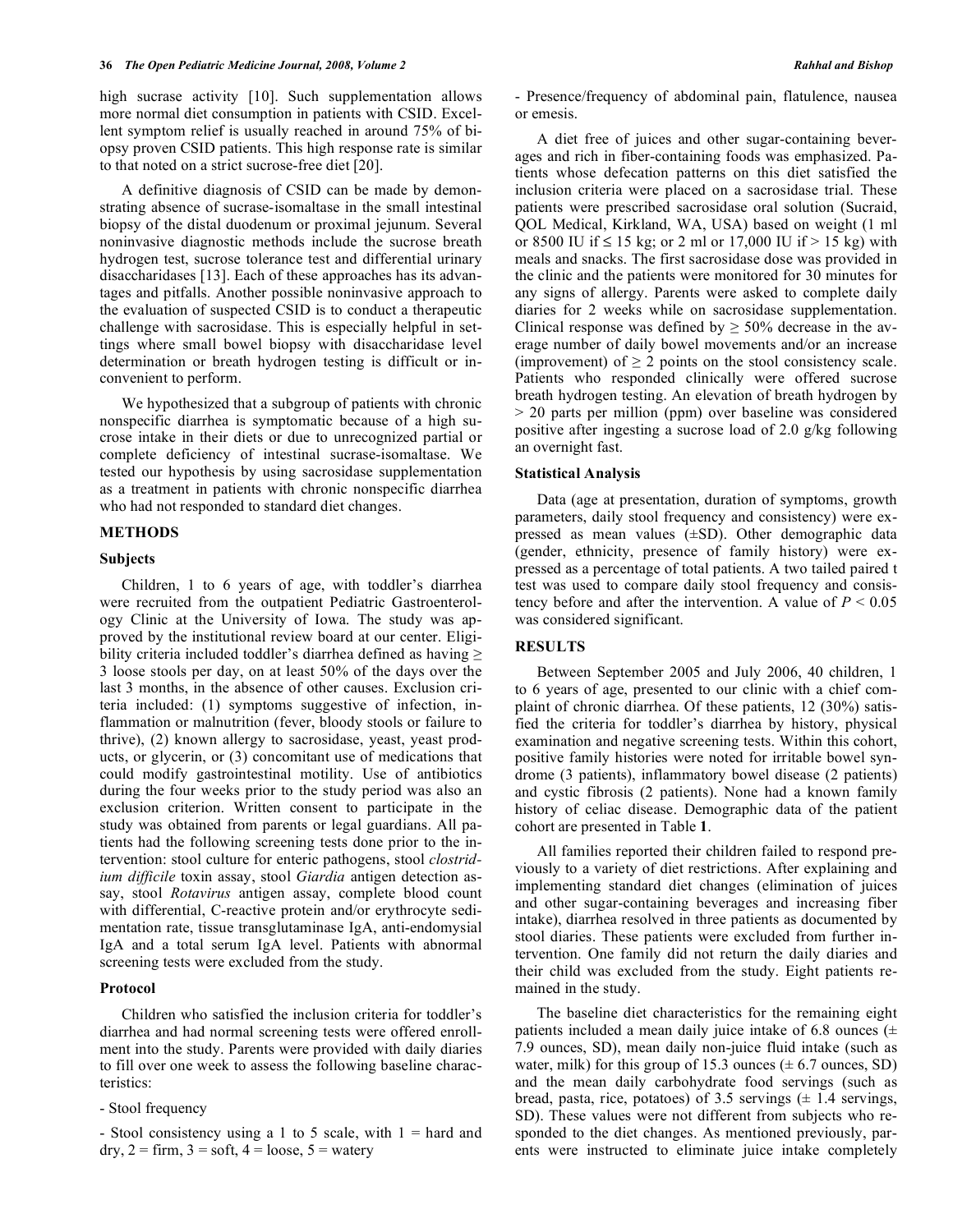during the study. There were no restrictions placed on water or carbohydrate food intake but increased fiber intake was encouraged. We prescribed sacrosidase to the remaining eight non-responders who completed the 2 week intervention while on the same restricted diet. The first sacrosidase dose was provided in clinic with patients being monitored for 30 minutes. All patients had stable vital signs and none developed any clinical signs of an allergic reaction.

**Table 1. Baseline Characteristics of all 12 children with Toddler's Diarrhea** 

| <b>Characteristic</b>                           | Value           |
|-------------------------------------------------|-----------------|
| Average age, $\pm SD$ (months)                  | $31.3 \pm 5.7$  |
| Gender                                          |                 |
| Males                                           | 58%             |
| Ethnicity                                       |                 |
| Caucasian                                       | 100%            |
| Average duration of diarrhea, $\pm SD$ (months) | $10.4 \pm 3.7$  |
| Growth parameters                               |                 |
| Weight $\%$ , $\pm$ SD                          | $38\% \pm 27.9$ |
| Height $\%$ , $\pm$ SD                          | $39\% \pm 20.3$ |
| Positive family history                         |                 |
| Irritable bowel syndrome                        | 25%             |
| Inflammatory bowel disease                      | 17%             |
| Cystic fibrosis                                 | 17%             |
| Celiac disease                                  | $0\%$           |

 A non-significant statistical difference was noted between the mean stool frequency reported by parents during the clinic visit and that obtained by diaries during the baseline period, with 5.4  $(\pm 3)$  stools per day by history compared to 4  $(\pm 1.5)$  stools per day by recorded diaries (*P* value 0.12). The mean daily stool consistency was similar by history and by recorded diaries at 4.3 ( $\pm$  0.7) and 4.2 ( $\pm$  0.8), respectively (*P* value 0.97).

 Following the addition of sacrosidase, four out of the eight patients responded clinically with improvement in their stool characteristics (Figs. **1**, **2**). The mean daily stool frequency for all eight patients decreased from 4 ( $\pm$  1.5) to 2 ( $\pm$ 0.5) (*P* value 0.01, 95% CI 0.64 - 3.35). The mean daily stool consistency scale also improved from 4.2  $(\pm 0.8)$  to 2.9  $(\pm 0.6)$  (*P* value 0.01, 95% CI 0.40 – 2.37).



**Fig. (1). Stool frequency.** The daily stool frequency decreased from a mean of 4 ( $\pm$  1.5) stools per day at baseline to a mean of 2 ( $\pm$ 0.5) stools per day while on sacrosidase supplementation.



**Fig. (2)**. **Stool Consistency.** The daily stool consistency score improved from a mean of 4.2 ( $\pm$  0.8) points (out of a total of 5 points) at baseline to a mean of 2.9 ( $\pm$  0.6) while on sacrosidase supplementation.

 The families of two clinical responders agreed to sucrose breath hydrogen testing. One patient had a high baseline hydrogen excretion (25 ppm) with no subsequent rise, while the second patient had an acceptable baseline level (6 ppm) and no further elevation from his baseline level.

#### **DISCUSSION**

 Children with toddler's diarrhea are likely to be managed most often at the primary care level. These patients have good oral intake, normal growth and no concerning signs for infection or inflammation. This condition remains poorly understood and may encompass a heterogeneous group of disease entities. The differential diagnosis includes a variety of disorders including carbohydrate malabsorption. Congenital sucrase-isomaltase deficiency classically presents with significant diarrhea in early childhood with introduction of sucrose into the diet. Several studies have documented mild or delayed symptoms, most likely related to the amount sucrose consumption [13, 14] which may lead to misdiagnosis as nonspecific diarrhea. Additional factors may contribute to symptom severity including gastric emptying rate, activity and concentration of colonic bacteria and colonic absorptive capacity.

 In our cohort, three patients responded to standard dietary manipulation with restriction of juice and excessive fluid intake and increases in fiber consumption. Some studies have demonstrated benefit from increasing fat intake [6, 7]. Diet adjustment remains the simplest solution and should be re-explained and emphasized to families even those who report previous failures. Limited screening tests are often performed and should serve to reassure the physician and parents that no serious underlying disorder exits. In patients with other symptoms such as anorexia, failure to thrive, bloody stools, abdominal distension or pain, further evaluation is needed.

 Several tests exit to make the diagnosis of CSID. Invasive testing with determination of intestinal disaccharidase levels is the gold standard. Several important factors affect the accuracy of such testing including biopsy location within the small intestine, number of biopsies obtained and tissue handling after biopsy. Upper endoscopy with small bowel biopsies was not performed in our patients as it was hard to ethically and economically justify in patients who had normal appetite, growth and development. Sucrose breath hydrogen testing has been validated in children with sucrose malabsorption [21]. This was offered but only accepted by